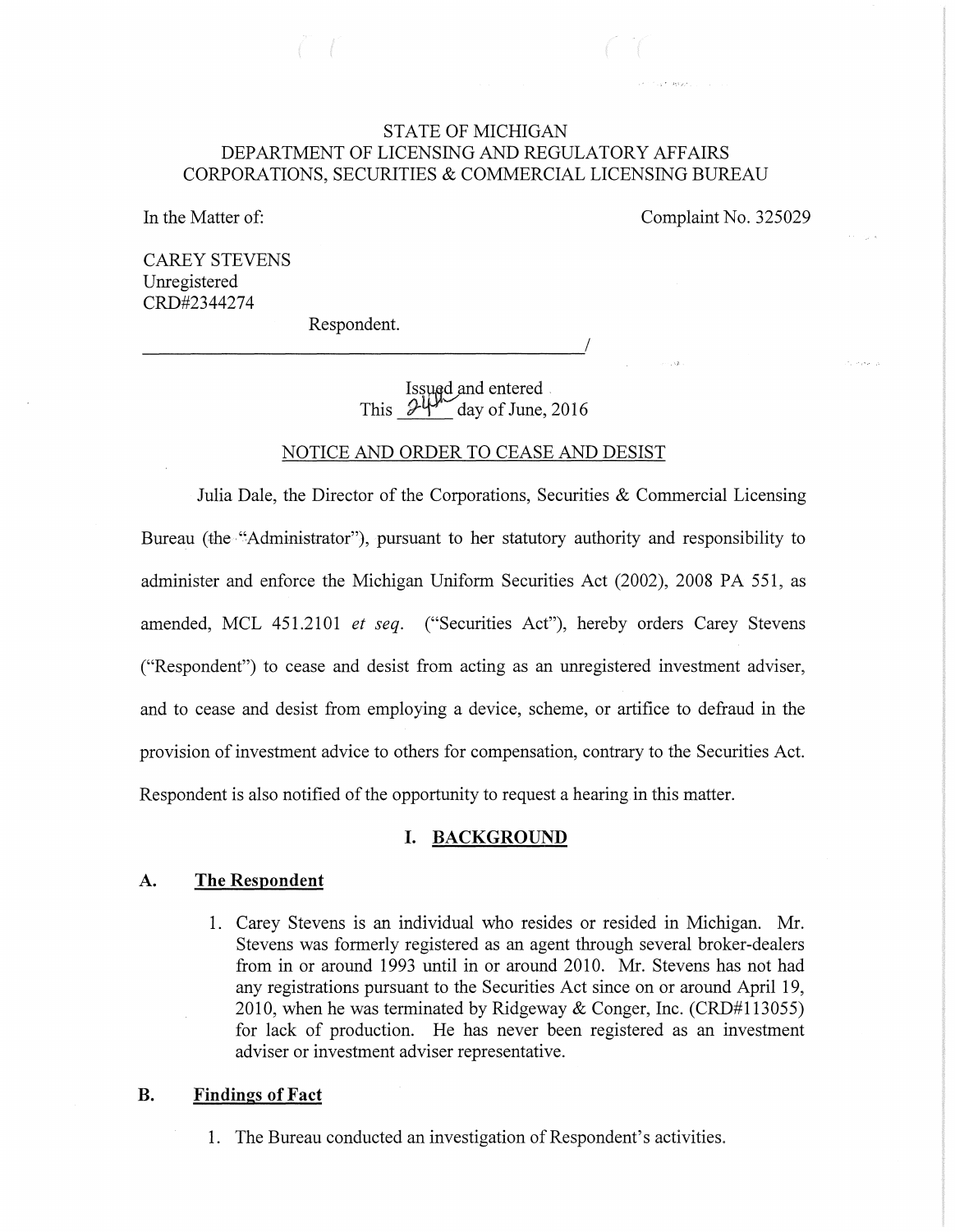- 2. The investigation developed evidence that Respondent contracted with a Michigan investor to manage investment funds on the investor's behalf, including the purchase of securities for the investor's account, in exchange for compensation. The contractual arrangement placed Respondent in a position of directly advising the investor on the advisability of purchasing, "Selling, 'Or holding securities because he had authority to choose the individual securities to be purchased, sold, or held.
- 3. Respondent was not registered in any capacity pursuant to the Securities Act during the relevant time period.
- ·4.· ·Respondent has·not·identified·any exemptions, exceptions,·preemptions, or exclusions from the Securities Act which would be applicable to the investment advisory services in which he engaged.
- 5. Respondent fraudulently identified a separate individual, Mr. Thomas Salvati, as the investment adviser on account opening forms when Respondent opened the brokerage account for the Michigan investor. Respondent identified Salvati as the adviser on the account without Salvati's , erthe investor's knowledge. Respondentthen made trades in the account on the investor's behalf, under Salvati's name.

#### **II. RELEVANT STATUTORY PROVISIONS**

1. Section  $102c(c)$  of the Securities Act defines "Security", in part, as:

[A] note; stock; treasury stock; security future; bond; debenture; evidence of indebtedness; certificate of interest or participation in a profit-sharing agreement; collateral trust certificate; preorganization certificate or subscription; transferable share; investment contract; voting trust certificate; certificate of deposit for a security; fractional undivided interest in oil, gas, or other mineral rights; put, call, straddle, option, or privilege on a security, certificate of deposit, or group or index of securities, including an interest in or based on the value of that put, call, straddle, option, or privilege on that security, certificate of deposit, or group or index of securities, put, call, straddle, option, or privilege entered into on a national securities exchange relating to foreign currency, an investment in a viatical or life settlement agreement; or, in general, an interest or instrument commonly known as a "security"; or a certificate of interest or participation in, temporary or interim certificate for, receipt for, guarantee of, or warrant or right to subscribe to or purchase, any of the foregoing...

2. Section 102a(e) of the Securities Act defines "Investment adviser", in part, as:

Notice & Order to Cease & Desist Carey Stevens (CN 325029) Page 2 of 5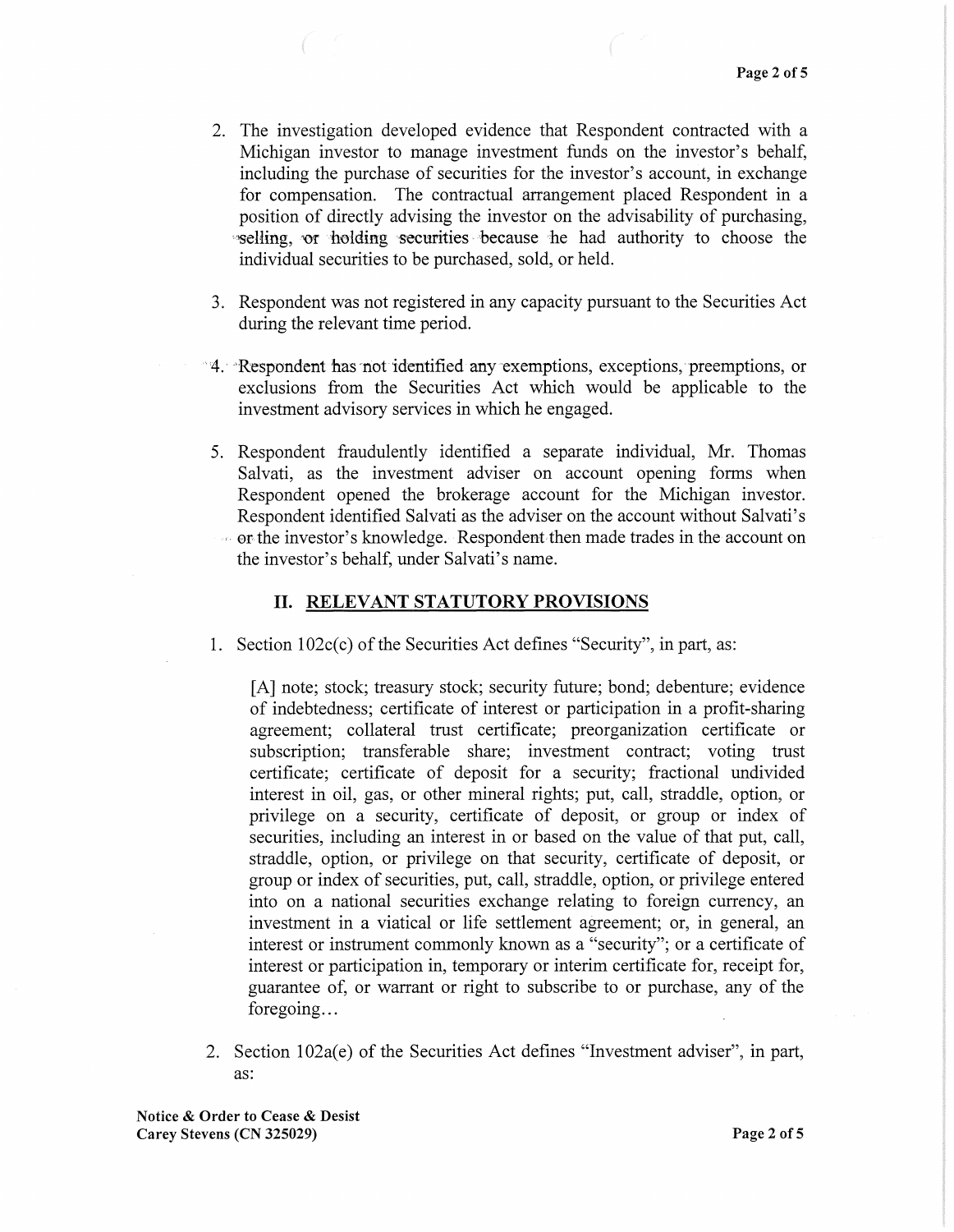[A] person that, for compensation, engages in the business of advising others, either directly or through publications or writings, as to the value of securities or the advisability of investing in, purchasing, or selling securities or that, for compensation and as a part of a regular business, issues or promulgates analyses or reports concerning securities ...

3. Section 403(1) of the Securities Act, MCL 451.2403(1), states:

A person shall not transact business in this state as an investment adviser unless the person is registered under this act as an investment adviser or is exempt from registration as an investment adviser under subsection (2).

4. Section 503(1) of the Securities Act, MCL 451.2503(1), states:

In a civil action or administrative proceeding under this act, a person claiming an exemption, exception, preemption, or exclusion has the burden to prove the applicability of the exemption, exception, preemption, or exclusions.

5. Section  $502(1)$  of the Securities Act, MCL 451.2502, states:

It is unlawful for a person that advises others for compensation, either directly or indirectly or through publications or writings, as to the value of securities or the advisability of investing in, purchasing, or selling securities, or that, for compensation and as part of a regular business, issues or promulgates analyses or reports relating to securities, to do any of the following:

- (a) Employ a device, scheme, or artifice to defraud another person.
- (b) Engage in an act, practice, or course of business that operates or would operate as a fraud or deceit upon another person.

# III. CONCLUSIONS OF LAW

1. Respondent falls within the Securities Act's definition of "investment adviser" because he contracted to directly select which securities to purchase for the investor's account, meaning that he engaged for compensation in the business of advising others as to the value of securities or the advisability of investing in, purchasing, or selling securities in the State of Michigan. Respondent engaged in investment adviser activities without the benefit of registration or a properly-claimed exemption from registration, in violation of section 403(1) of the Securities Act, MCL 451.2403(1).

Notice & Order to Cease & Desist Carey Stevens (CN 325029) Page 3 of 5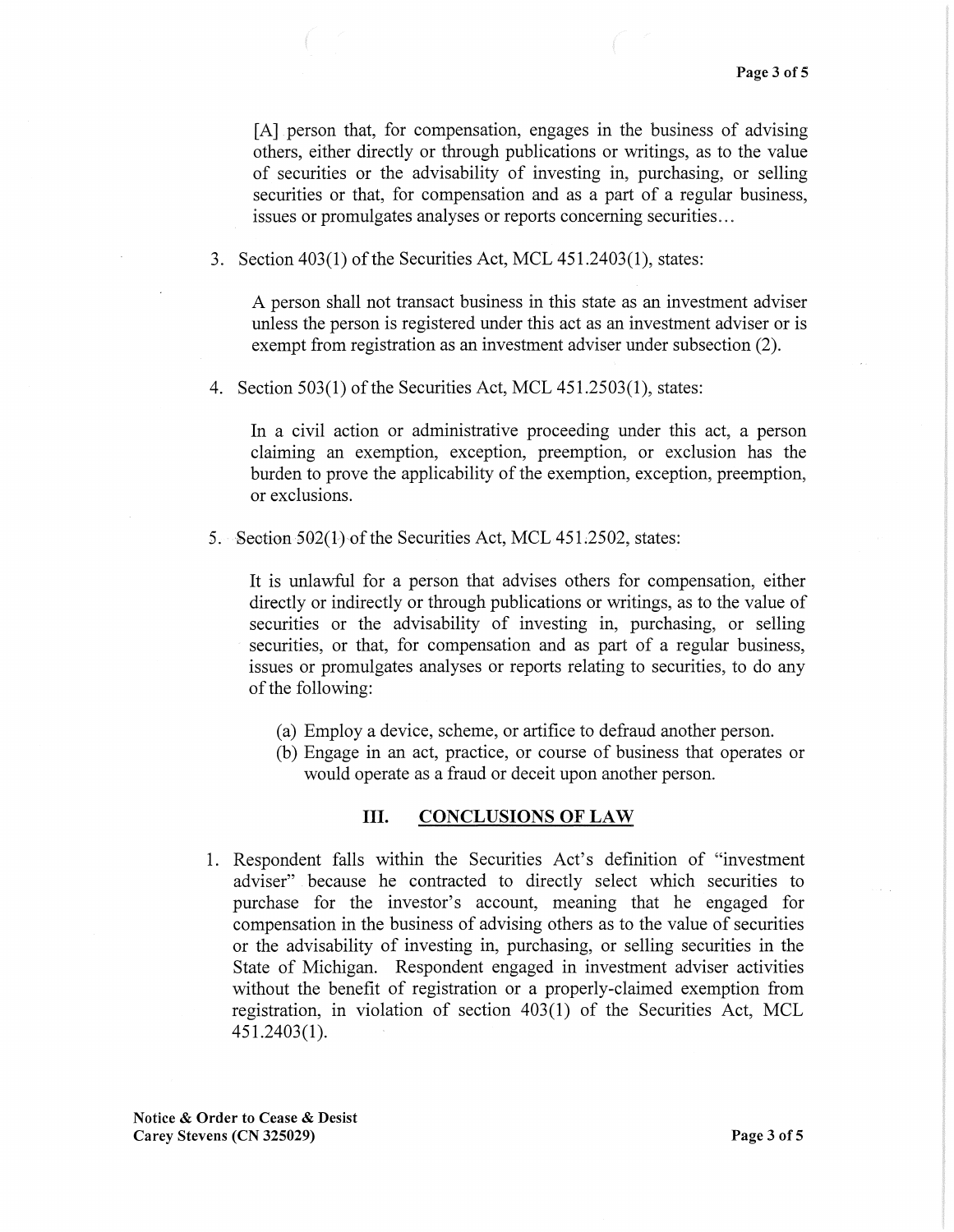2. Respondent, by fraudulently falsifying account-opening documents, employed a device, scheme, or artifice to defraud another person in the provision of investment advice to another person for compensation, in violation of section  $502(1)(a)$  of the Securities Act, MCL  $451.2502(1)(a)$ .

#### $\neg \textbf{W}$ .  $\neg \neg \textbf{ORDER}$

IT IS THEREFORE ORDERED, pursuant to section 604 of the Securities Act, MCL 451.2604, that:

- A. Respondent shall immediately CEASE AND DESIST from acting as an unregistered investment adviser, and from employing any device, scheme, or artifice to defraud others in the provision of investment advice for compensation, contrary to the Securities Act.
- B. Pursuant to section 604(2) of the Securities Act, this Notice and Order to Cease and Desist is IMMEDIATELY EFFECTIVE.
- C. In her Final Order, the Administrator, under section 604(4) of the Securities Act, MCL  $451.2604(4)$ , intends to impose a civil fine of \$20,000.00 against Carey Stevens
- D. Pursuant to section 508 of the Securities Act, MCL 451.2508, a person that willfully violates the Securities Act, or an order issued under the Securities Act, is guilty of a felony punishable by imprisonment for not more than 10 years or a fine of not more than \$500,000.00 for each violation, or both. An individual convicted of violating a rule or order under this act may be fined, but shall not be imprisoned, if the individual did not have knowledge of the rule or order.

### V. NOTICE OF OPPORTUNITY FOR HEARING

Section 604 of the Securities Act, MCL 451.2604, provides that Respondent has 30 days beginning with the first day after the date of service of this Notice and Order to Cease and Desist to submit a written request to the Administrator asking that this matter be scheduled for a hearing. If the Administrator receives a written request in a timely manner, the Administrator shall schedule a hearing within 15 days after receipt of the request. The written request for a hearing must be addressed to:

> Corporations, Securities & Commercial Licensing Bureau Regulatory Compliance Division P.O. Box 30018 Lansing, MI 48909

Notice & Order to Cease & Desist Carey Stevens (CN 325029) **Page 4 of 5**